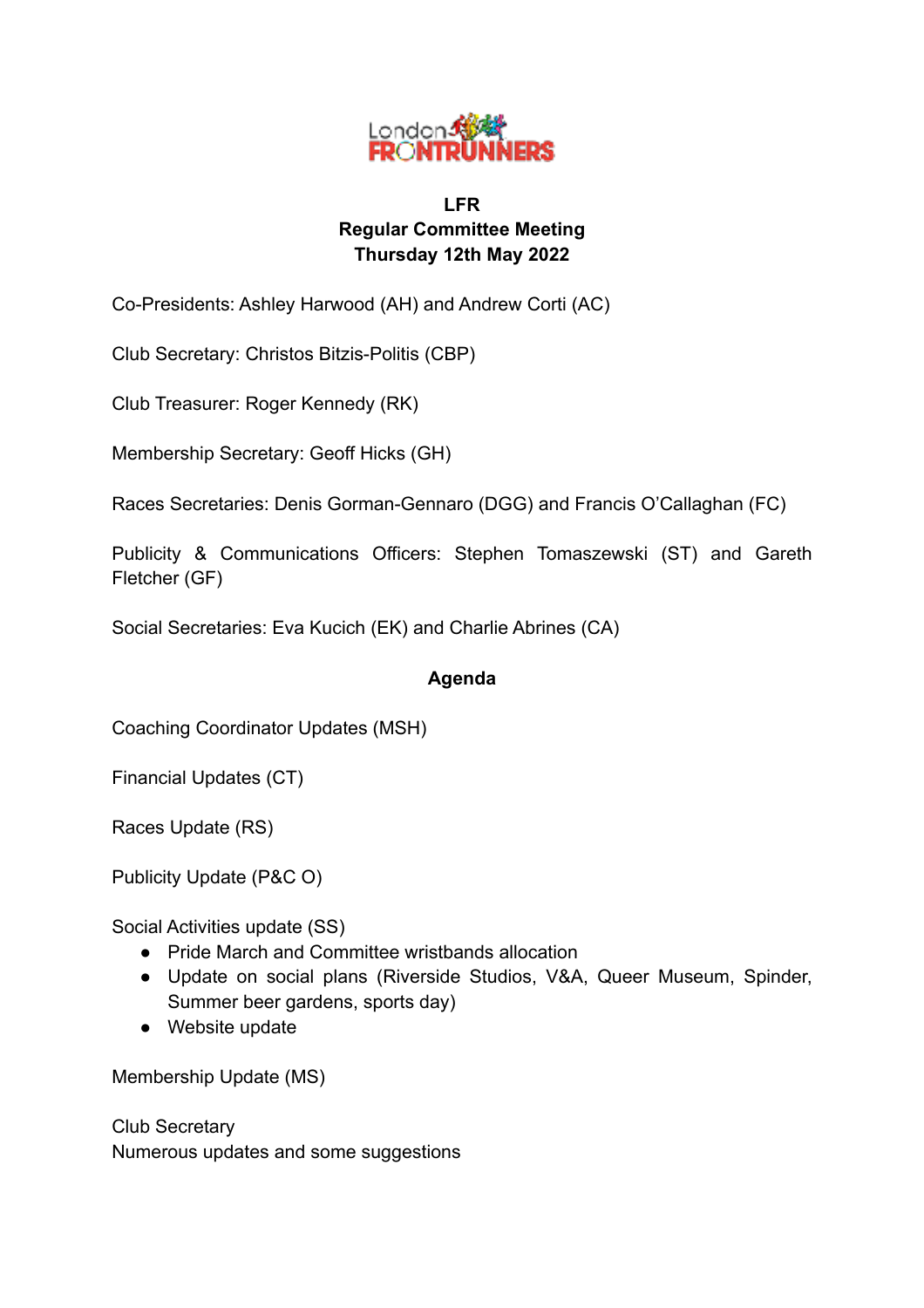## Co-Presidents

AOB Triathlon Kit Meetup as a substitute for Spond (?)

Chair: AH Minutes: CBP Apologies: FC

## **Coaching Coordinator Updates (MSH)**

The coaching has been returning well, I met with some of the coaches a couple of months ago to get a sense of what the general feeling was and on how to continue. The overall consensus was that there wasn't enough consistency within the coaching programme, meaning that the weekly workouts weren't structured enough nor were they planned around specific Club events. What now needs to be done is to simplify some of the coaching plans in order to allow a bit more consistency and take it from there. I also need to follow up with some of the coaches who haven't coached for awhile, some of the coaches haven't delivered a session for the past five or six months and either they will have to commit to return and start coaching with the Club or they will be removed from the group, as some "clean up" of the group is necessary for a lack of a better term. There are 12 coaches in all, from these 12 eight of them are active or shall we say activish, and from these eight only four are really active, but from some of the other coaches I have not heard for months. The requirement is to commit to delivering a coaching session at least once a month, which again I do not think is extremely demanding in terms of time and by planning it in advance.

**Action to be taken:** MSH is kindly requested to please liaise with CBP In regards to the Club Run Programme and suggest a date as a potential starting point for the programme

Discussion on having the Club Run programme taking place in a more central location, such as Regent's Park instead of Greenwich Park, so as to have a larger number of participants and also of coaches, on the day. This will increase participation.

Discussion on the EA Coaching Sessions Online.

After some months during which nothing was moving, there are now some dates for the EA training for new coaches, the registrations are now open and the fees come to £160 per person. The simplest way to sort this out is by purchasing in advance coaching vouchers through the EA site, which can then be given to each of the candidates who are willing to take the course.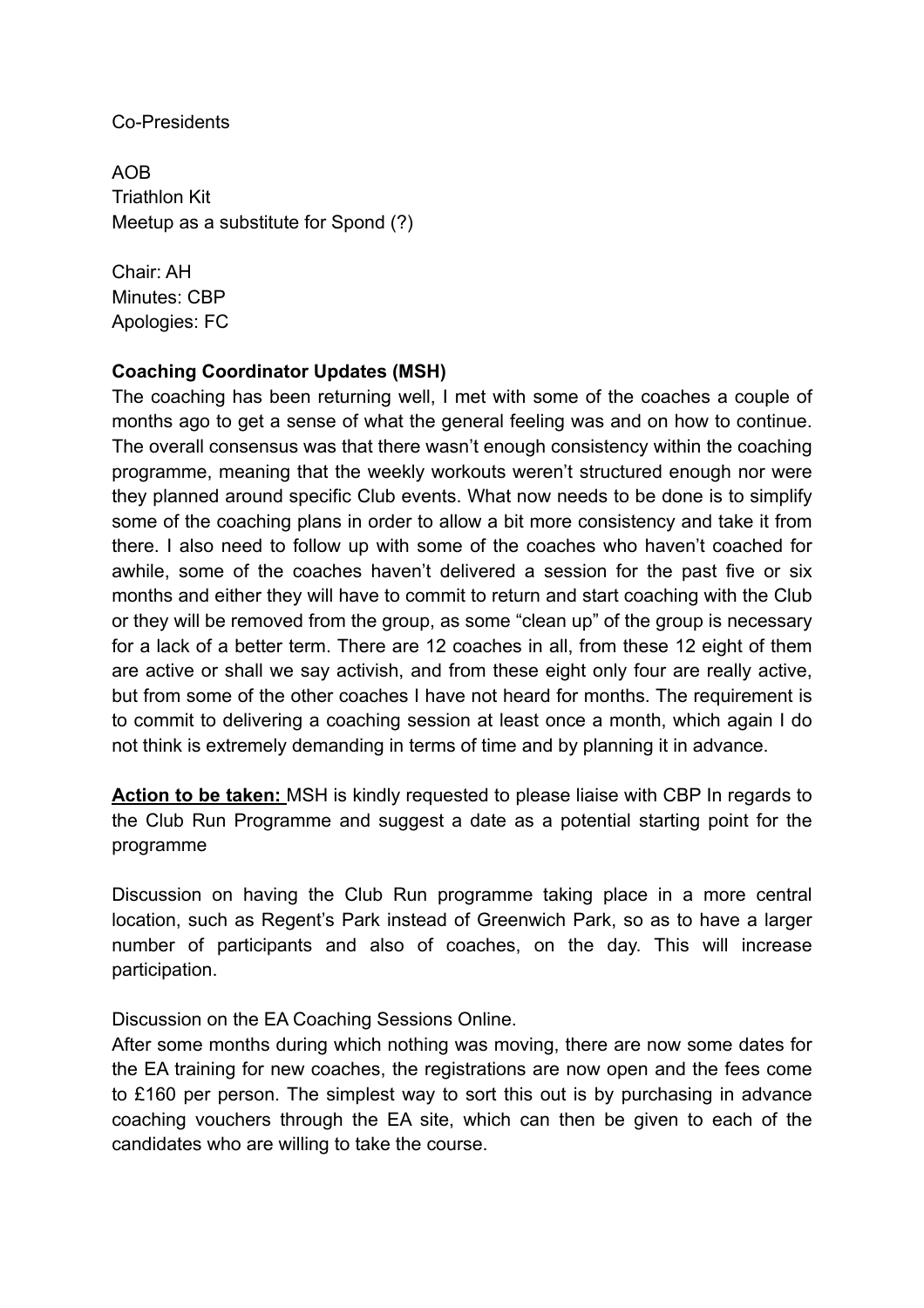During the last time the Club sent some future coaches to the programme, it did not go well at all, as most of the LFR candidates dropped out before finishing the training, so they never obtained the qualification. The training sessions nowadays are mostly online, the course is about one and a half hours, then the candidate needs to capture on video a coaching session that they have delivered themselves, and send it to EA for inspection and approval, after which they will receive the qualification.

There are some Club members that the coaches themselves have considered and would like to suggest as candidates, which are DGG, TC, EK, NA, NW. From the Committee CBP & AH have also expressed their interest and would also like to enrol to the training programme, and from Club members also RD has expressed interest. It would ultimately be great if we were to have enough coaches, so that the current team would not have so much pressure put on them.

Personally I would really like to be considered for the new coaches training, but I am happy to be included in the second batch of candidates, later in the year. The Club has set aside a specific budget for the new coaches training programme but it would be great to explore the possibility of whether EA could support LFR financially though covering the training session for a couple of candidates themselves, in addition to the ones designated by the Club. This is for LFR to suggest to the EA officers, once the Club Run programme has started.

It is essential in my opinion to include at least one female, trans or non-binary identifying member in the next group of candidates, if not two, as there is only one female identifying coach at the moment, KFP, I am not sure whether MC is still injured and whether she is willing upon their return to the Club to continue as coach, and it would anyway be great to boost the number of female, trans and non-binary identifying members at the Club coaching sessions through a strong female representation of adding another female coach or two to the pool of existing coaches. This will prove extremely beneficial to the Club in the long term, it will attract some more female participation to the coaching sessions and it will also take some of the pressure off KFP as well. (CBP)

Discussion on the Coaching Beginners Programme.

This is an entirely new coaching programme that I would ideally like to start the week of the 4th July, the main reason for having chosen this date is that it is ten weeks before the Pride Run. I will also bring this forward to the attention of the Pride Run committee, so they may include it in their consideration when promoting the race. The programme is first of all subject to having enough coaches available to go forward with it and would consist of a weekly running plan, it will be weekly coaching sessions for beginners, explaining what is fartlek, having various drills, explaining what is interval training etc, and introducing new runners to different techniques that would be useful to them in the long term in their running but also aiming at offering them some confidence in view of the Pride Run.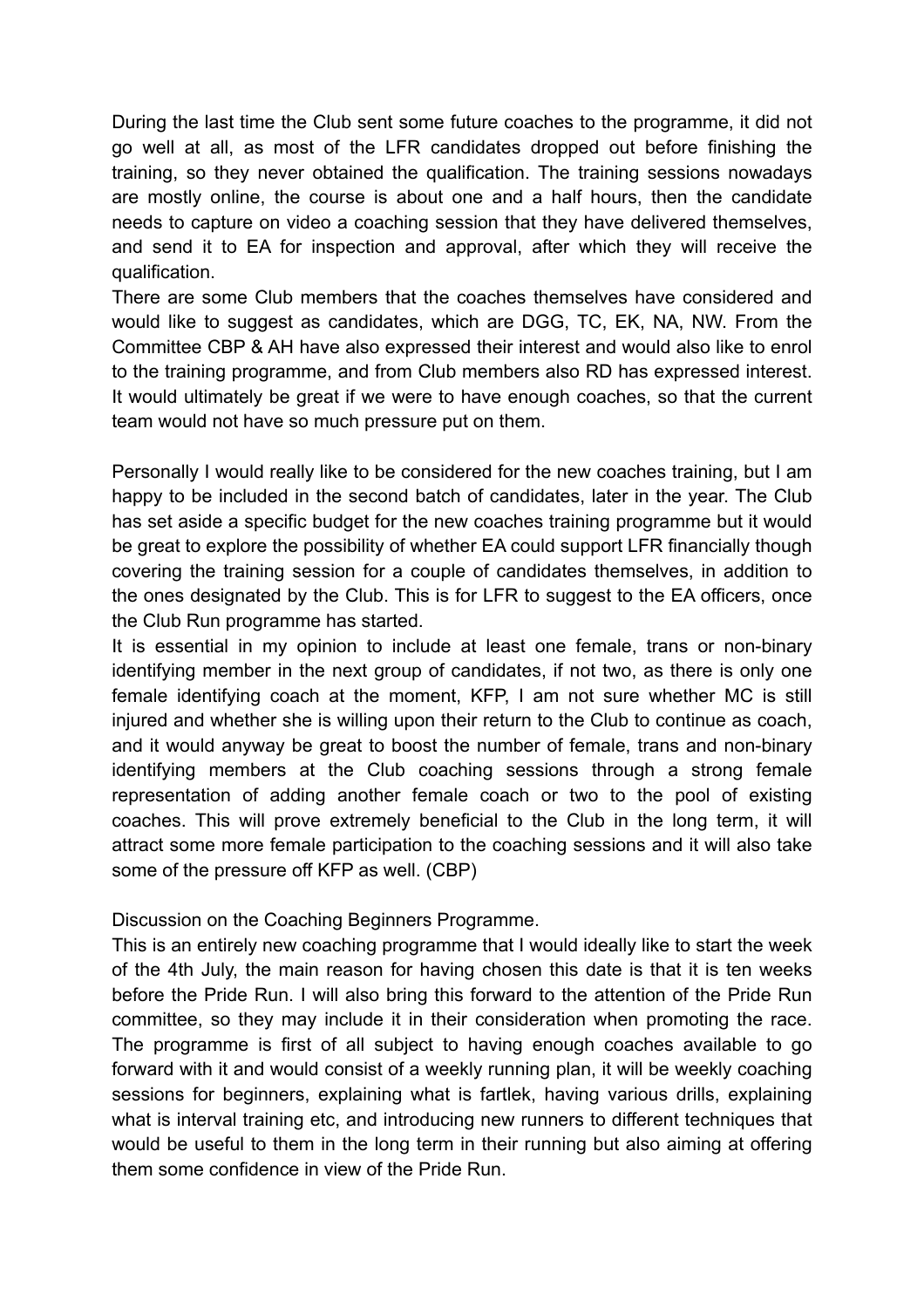How will this programme be structured?

I am asking this because we have an I & D programme in mind that will be starting soon, and we would naturally like to have this programme becoming as inclusive as possible, at the same time realising that members would definitely like something a bit more structured in terms of coaching, as they have already expressed that AC)

This coaching programme will be an alternative for the new runners and it will hopefully attract more new runners to LFR. It will be open to all abilities. Some people are new to running and so also new to coaching and are very nervous about the idea of doing some coaching. This ten weeks' programme will include the LFR runs and in addition it will be learning some techniques and some drills (MSH)

It makes sense having something leading up to Pride Run, AS and SM might want to make a suggestion, something they may want to take into consideration and link it to the I&D aims and align it to their efforts (ST)

In my opinion it would also be good to advertise it at first among existing members and then see what the appetite is for launching such a programme, see how many people would actually like to come and do it. Through advertising it first you will get some engagement in, as this is a totally different market to our existing training Wednesday sessions and you never know whether there is actually an interest for this before you start it (DGG)

LFR could potentially use the Out for Sport LGBTQ+ fair to have this new programme also presented as an offer in addition to what is currently on.

It is not for just new runners, it is for those who are already running with the Club but they want to become more confident in their running (MSH)

My question is why limit this initiative just to coaching, when the exact same thing is happening to those who would like to join a running club for the running but are intimidated because they believe that running clubs are just for fast people. It reminds me of similar programmes, like the Zero to Hero programme where new runners who have had nothing to do with running and have just started are taken through this programme to do five or ten kilometres in the end. A lot of my women identifying friends who would like to join London Frontrunners are intimidated to approach LFR because of these misconceptions they have, and also when you come to a run you are left alone, as everybody has their own goal when it comes to running, so it could be useful having a programme that takes new runners and makes them more confident in their running and this could also attract many more new runners to the Club, who are completely new to running (EK)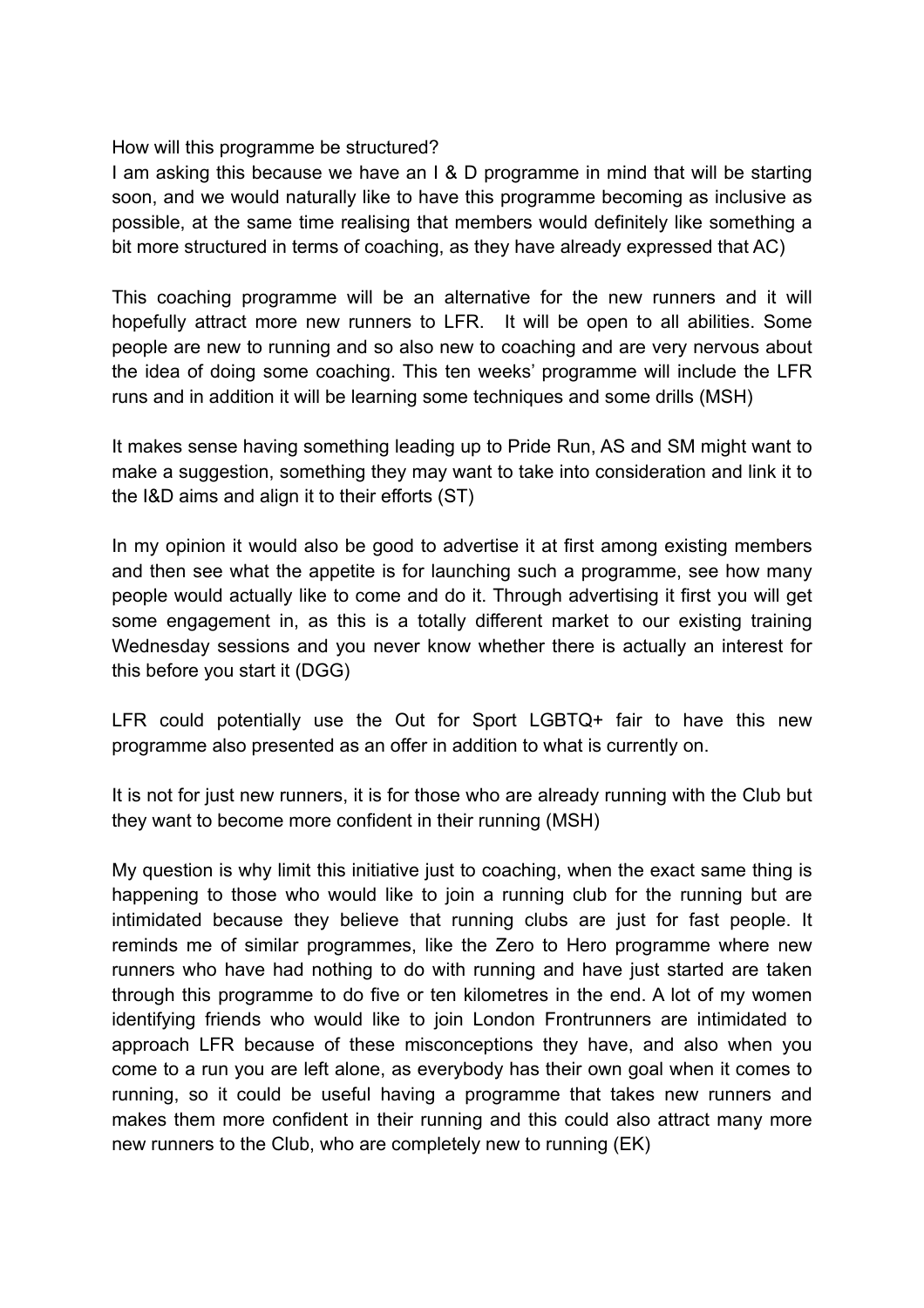There has been a Couch to Five running programme which the Club launched about six years ago but it did not prove very successful in the end, the programme was meticulously planned and it took people who were completely unfamiliar to running over the course of three months to build up stamina and to be able to do a five kilometres run in the end of the programme, and there was some incredible effort of time and human resources that was put into this but several of the new runners just abandoned the programme along the way and from those who made it to the end, only one person signed up to become an LFR member and then they never returned the year after. Incidentally it was a programme especially planned just for new female runners, as the Club was also trying very hard through this initiative to increase the number of female members within the Club and this programme was used as an element of attraction to LFR. The programme was not successful and it could have been that the time was not right, it was not because the programme was not implemented well or anything like that, because there was a lot of effort put into this, it just did not work with the LFR structure and mentality. LFR (CBP)

And just to add that we never ever leave any of the new runners on their own. It may seem that after the Circle everyone is going their own way and doing their own thing but we always make sure that all new runners have at least one person to run with and this takes place in every run, and the CL and CLA make sure that no one is left behind. New runners may choose to run on their own only if they want to and even then, they are not entirely left behind (GH)

As you know Francis and I have been exploring the possibility of an open track race for this coming summer and there has been created a track race poll on FB, the options are two, and just three members have opted for the 10,000m, which is 25 laps of the track field and we have had many responses for the 5,000m which is about 12.5 laps, it's about 40 people who have expressed interest for this distance.This is not going to be part of the Club Championships, it is an extra event, also trying to realise at the same time what the appetite for such events is, there is already one event which I have in mind on the 6th of august taking place in Wimbledon and to which runners must enter individually, it is an event that takes place in the afternoon and the evening of that day and it is really well organised and it has also been mentioned that the coaching team will create a training plan and a guide to track running in the weeks leading to this event, as many of the members may never have run on a track before, so there's this programme to organise as well and two months to run this. We have discussed the possibility of organising a track event just within the Club and on our own but it is better to have an affiliated event, something that is well organised and reliable, instead of doing it on our own, and we hope that through this we will be able to give members the opportunity to get much more involved with training and into track and to combine this event with the scheduled track training programme that MSH has referred to. I have already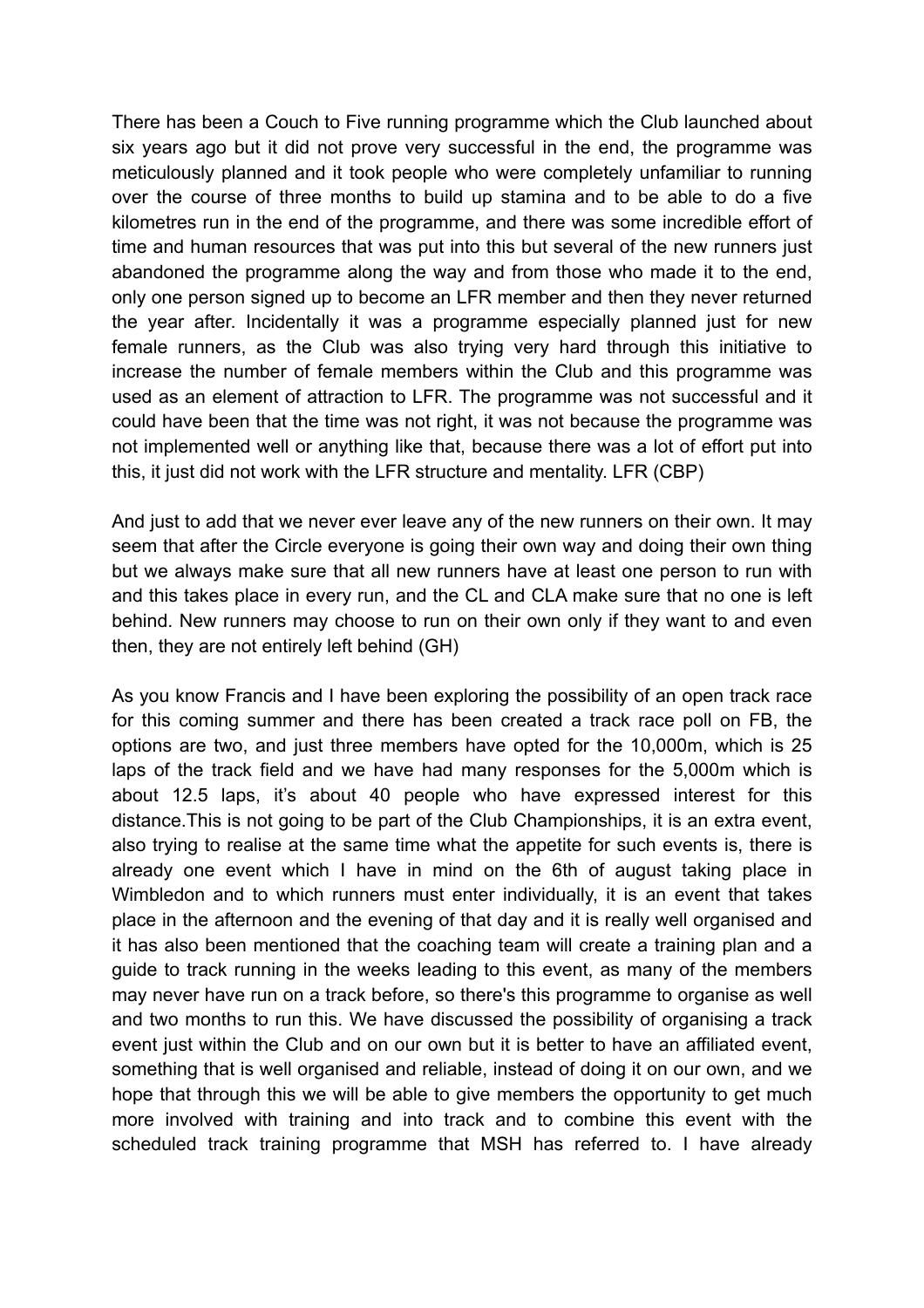emailed the organisers, trying to get a discount code and we need to get members to sign up (DGG).

There is also something else that I would like to ask, what is the difference if there is one, between trail running and the cross country running and whether we could also expand our training plans into including some training for the forthcoming cross country and also for trail runs, as to also make members aware of injury prevention that may occur during such runs (EK)

The main difference is that there is some mud in cross country whereas there sin;t necessarily any mud on a trail run. Although this sounds like a good idea, I'm afraid that we don't have the number of coaches required for doing anything similar at the moment. There is some relative cross-over on the coaching sessions that we provide on a Wednesday night session, as it includes running on Primrose Hill, but even if we were to organise something specific just for the cross country, there aren't enough coaches at the moment. (MSH)

We have not divulged this publicly but we are anyway considering of launching some introduction sessions to the Cross Country in September, before the Cross Country Season starts (CBP)

We could advertise in September the hill strength training that is already taking place as part of the Wednesday coaching sessions as part of the programme to build up strength for the Cross Country Season in October.

Discussion on pacing and on the difficulties of having various groups following a specific pacer on a Club run.

Have we investigated pacing among members?(EK)

We have done this about four years ago, by introducing some pacers into the weekly runs but there was no coherence as not everyone of the runners knows their pace, sometimes there were no pacers available, or on one weekly run there would be one pacer, which was anyway not enough, but then they could not commit to the following week, and also the number of official pacers within the Club Volunteers was really small. So this system was dropped after a while and completely abandoned. Even among the volunteers, not everyone wanted to be a pacer nor wanted to be a pacer everytime they came to a run, so there was no consistency at all about this and since it did not work, the attempt of having pacers within the club has been completely abandoned (CBP)

Lots of people join the Club simply because they want to run in a group and make friends, it doesn't necessarily mean that they want to run at a specific pace. Some do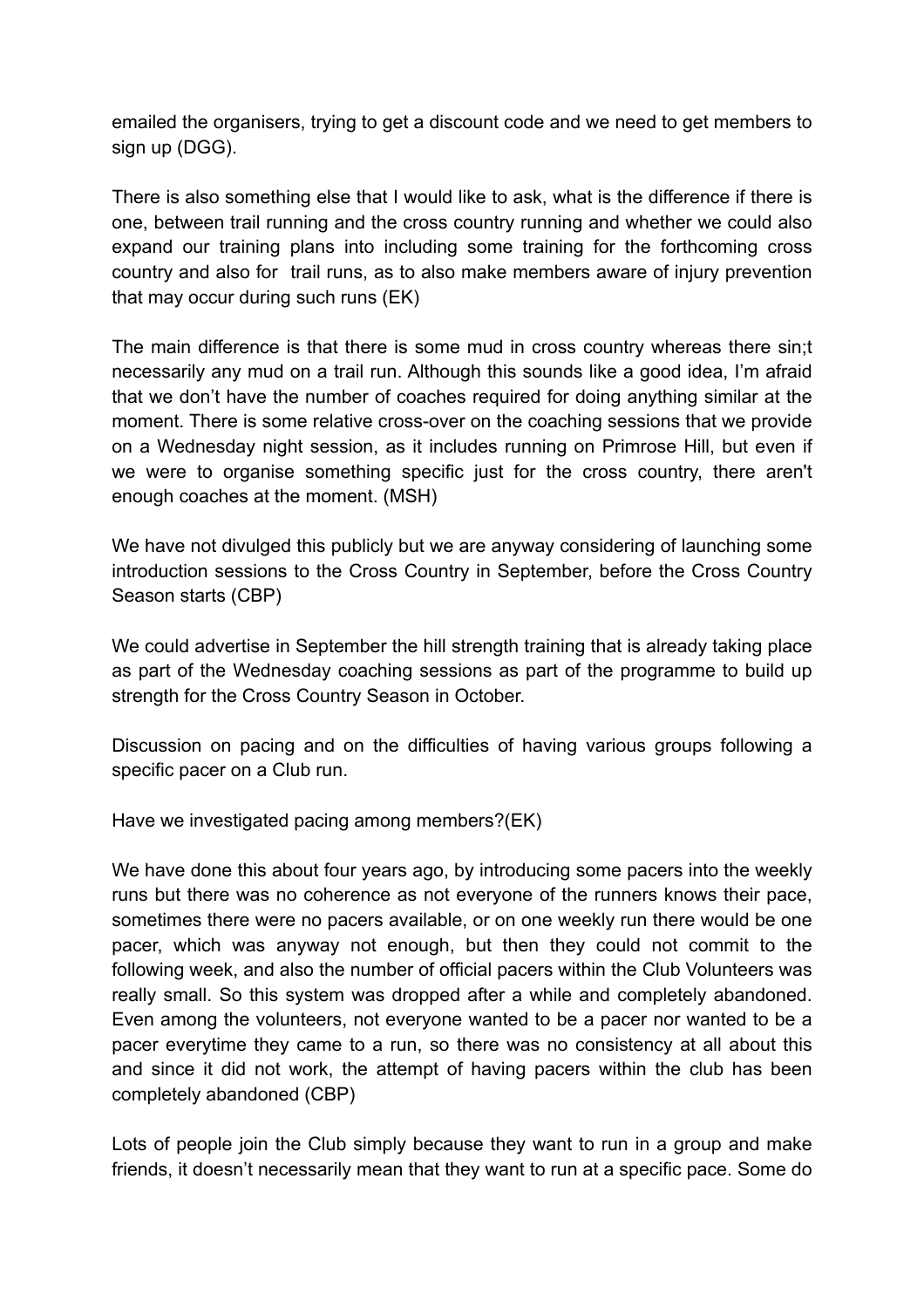but the majority don't. And when new runners come around, in order to be able to match them up with someone, as we always do, we ask what is roughly their pace beforehand, so that we may have an idea before buddying them up with someone of a pace similar to theirs (GH)

In my opinion it would make more sense while at the Circle the CL to ask in advance who wants to run at a specific speed and who wants to run at that speed and then create small groups of runners that run at the same speed between them. And with could also include new runners at the Hyde Park run, where there are normally lots of new runners coming every week, we could just ask members in advance who is going to run at that speed and then match runners at a specific group running at that speed (DGG)

I don't believe the Saturday Hyde Park runners are a group of runners particularly interested in running at a specific pace, nor would they want to feel that they are forced into running at a specific speed, and I don't think this will work for any of the runs in general. People come to LFR for various reasons and some people just come because they want to add a bit of exercise into their routines. I think there isn't here really a problem that needs to be resolved, the Clus is already doing a great job as it is, making sure new runners are not lost and in paring new runners with experienced runners, and members anyway form little running groups on their own after a while, they find a person that has a pace similar to their own, or after a couple of times are able to buddy up on their own with another runner, so there isn't really a need for what is being suggested (GH)

I am always at the very slower pace of the spectrum and I am always the last one in the runs, I think members need to speak to the CL and they will be happy to address this (ST)

It is really difficult to have this being implemented there and then and having runners being put into groups, in my opinion this will be very challenging and we will be creating an issue that does not really exist. The Club's structure is very different from other running clubs and we have to accept it as it is. In my opinion there isn't really an issue so I don't really see the point of creating one (GH)

I think that the CL and the CLA have enough on their hands as it is, not everybody starts their run at the changing facilities and often new runners just turn up at the Circle and this does not give CL the time to go around asking new runners precise details of their pace and such. During the Circles, besides the fact that most runners are not really paying any or very limited attention to what is being said, CL also have a really limited amount of time to share some information about the course and make some important Club announcements. They do not have the time to do what is being suggested and I do not think that they would need any extra pressure being put on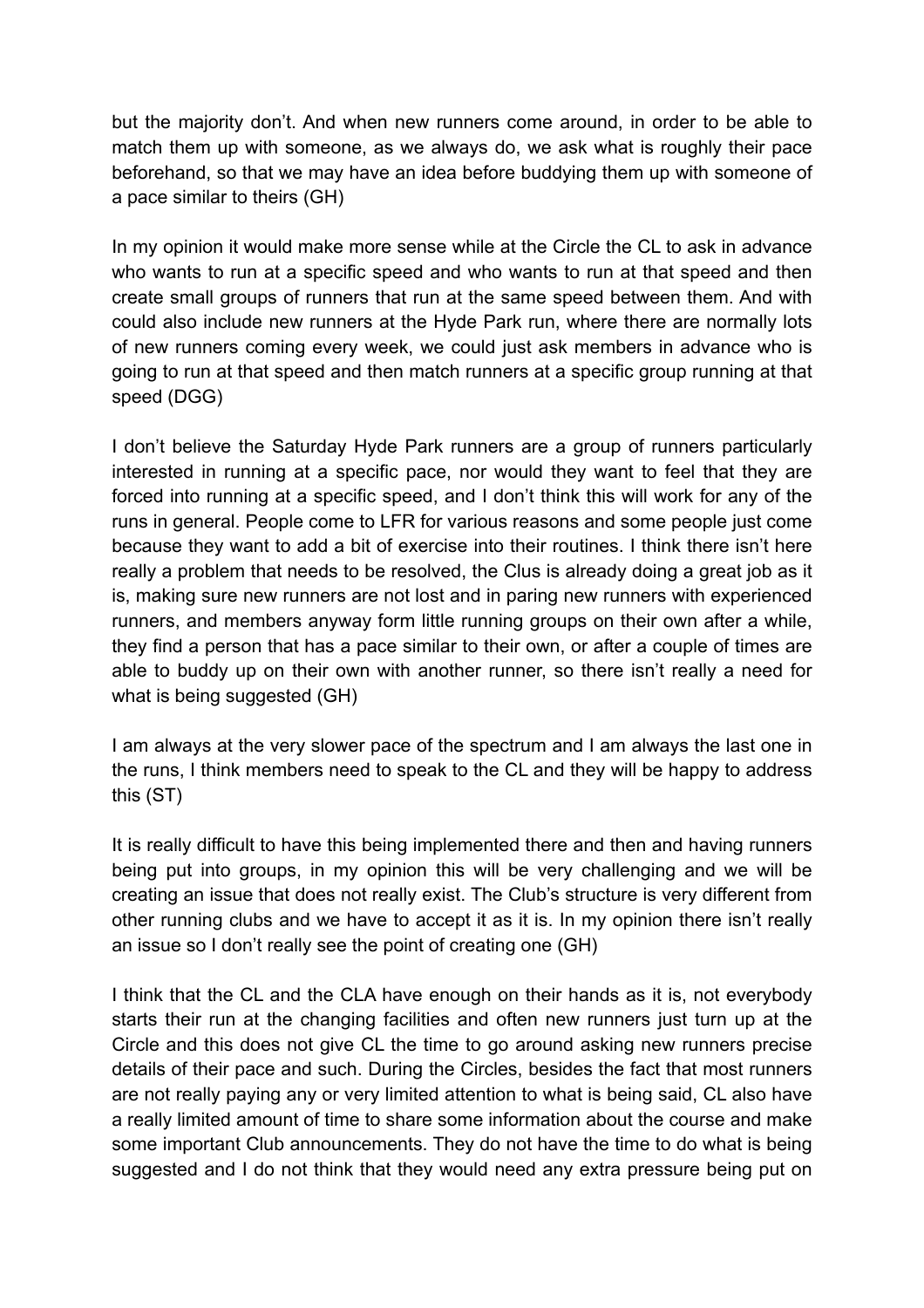them. It has been made very clear and on several occasions that members do not appreciate Circles that last for a long time, so I would also very much agree with GH in the fact that we cannot be asking CL and CL to add more to what they are already doing (CBP)

It has been tried with new runners, to have some info being put on the website, saying that we will try and buddy you up with someone who runs at your own speed but very often the CL and CLA have to accommodate their own running pace to the one of new runners, we just have to realise that LFR is not like Serpentine or other running clubs and that the Club structure is very different to theirs (AC)

Are we actively trying to boost the coaching core or should we be actively trying to do this by promoting coaching further among members?

Yes, but at the same time we don't have enough coaches available. Some of the Club members who enjoyed coaching a lot are now being with LFR only as a second claim, because they wanted more structure in their coaching sessions and not being able to find this with the coaching that LFR provided, they moved into training with other running clubs. Ideally each coaching session should have two people available and we don't have that (MSH)

Committee expresses warmest thanks to MSH for all their efforts and is looking forward to the new programmes which are about to take place and to the updates to follow

# **Financial Updates (CT)**

The Club is still solvent and a great number of invoices that needed to be paid had been paid during the past month. Our funds are getting closer to the region of 20 000, if we are to consider the IT funds as well. There have been some mishaps, with the whole drag act on the very last day of the IT getting cancelled because of Covid and for which 1500 euros had been paid in advance. The story has become an issue since no one has been picking up the emails which have been sent and CC will be chasing them, in the meantime we had to calculate how much we needed to reimburse members for their ruined Sunday evening, as we need to assess how much it comes per person. Hopefully this whole issue will be resolved in a positive way otherwise we may have to have a Portuguese lawyer representing LFR and claiming the money on their behalf.

Finally received the card through which payments can be made, and it took an incredible amount of time as the address had not been changed since AD was Treasurer so the original card ended up in AD home address and had to be redirected. In addition there were several other parts which were in a bit of a mess but things are slowly getting into place and JH has been also removed from the LFR account, so now the only person responsible is myself, which simplifies things a lot.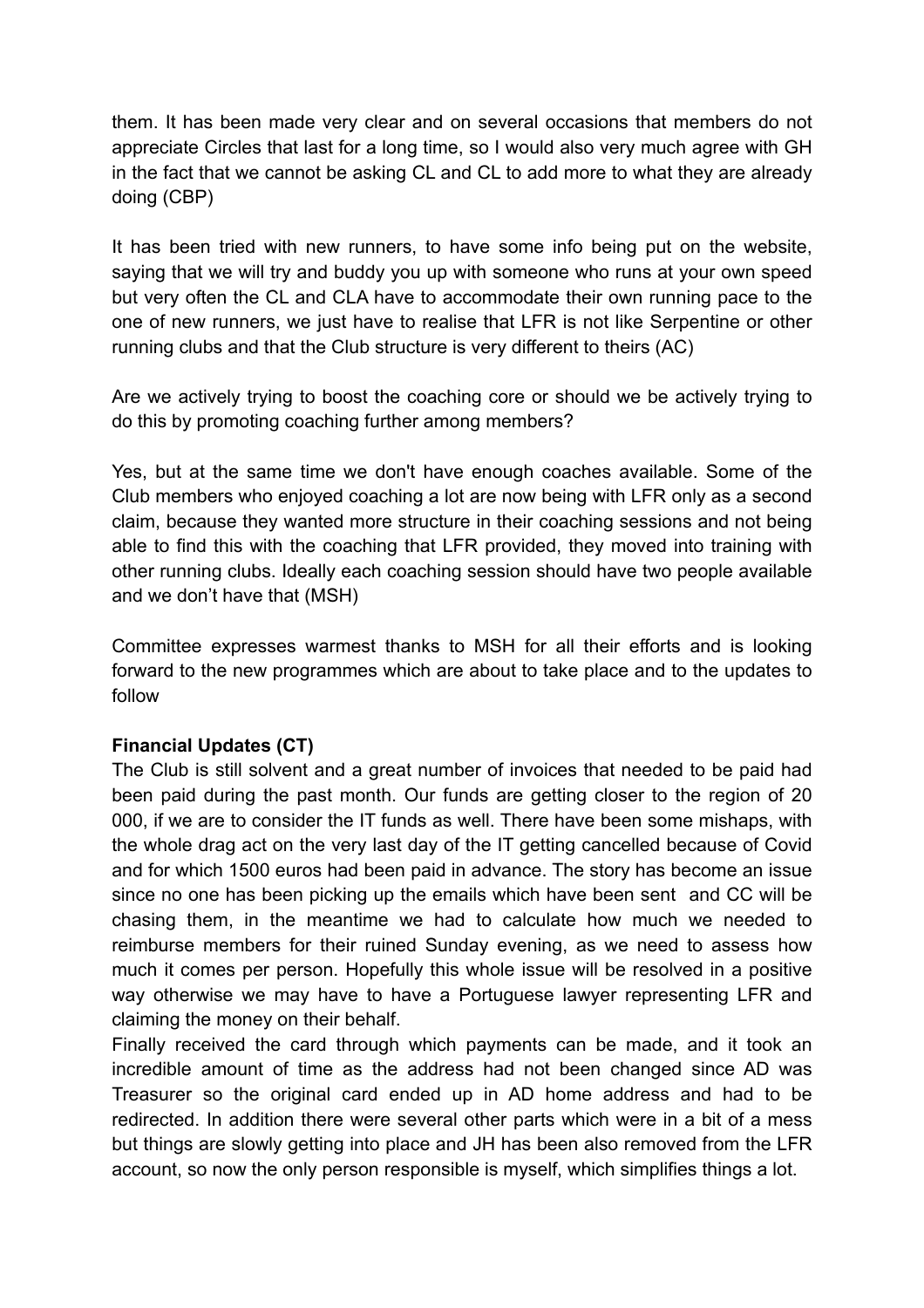We have an account system that for certain parts requires a lot of manual effort and this needs to be tested, needs to get through it and make sure it will work.

In addition the Auto Renewal function went live today and henceforth the baton is passed to the MS, as follows:

Just to add to what the CT is stating that this procedure has been extremely stressful, extremely time-consuming and with plenty of effort involved, it has been an enormous task, hugely time consuming but it will be extremely simple next year, as many of the things which we didn't anticipate could have happened, actually did happen, in addition to everything relative to this procedure taking place in the wrong period of time, as we had specifically tried to have all this procedure taking place in March, but unfortunately and for a number of reasons, this did not actually happen. Several issues had compounded on and we did our best trying to avoid them, and I would like to take this opportunity to offer my sincere thanks to RK for his great assistance and support over a great number of issues which had to be resolved.

For the time being and regardless of WebCollect stating that we have about 580 members it is not possible to have an accurate overview of how many members have actually renewed and how many members the Club now has, because the process is still going on. What I can say tough is that from the 580 members which had to go through the process of renewing for the 2022/23 Club Year, they can all be divided into six different subgroups; there are those members who have already renewed their membership fees on their own accord, through having carefully followed the instructions which were issued on the ebulletin. Then there are those members who again having followed the instructions on the ebulletin have had their membership automatically renewed and up to this point 79 payment shave gone through.There are all Direct Debit renewals which went ahead yesterday at midnight, and in a parenthesis I need to point out that the auto renewal functions has gone through quite well so far, I was expecting to be inundated by a large number of complaints but I inly had six emails so far, one is relative to an anomalous situation,which I am aware of and which can be dealt and the other five are from members who have not been receiving the ebulletin as they should have. There are also four cases where we had to cancel the auto renewal,as these people did not wish to continue being LFR members, so overall today has been a bliss by comparison to what I was expecting and to some other days before this took place. Then there was a third group of people who had to register with GoCardless for the first time, then the fourth group of members, who are those who had previously paid their membership through PayPal, some of whom have done what they have been asked to do and this has gone through without problems but of which 193 need to be chased individually. This seems and is a lot but all this procedure has taken place looking forward to a simpler and more efficient future, with much much less registrations admin, as there won't be any PayPal members next year, so I am really looking forward to next year, when all this is going to be faster and better. The fifth group of members are 34 members who have a direct debit payment but this didn't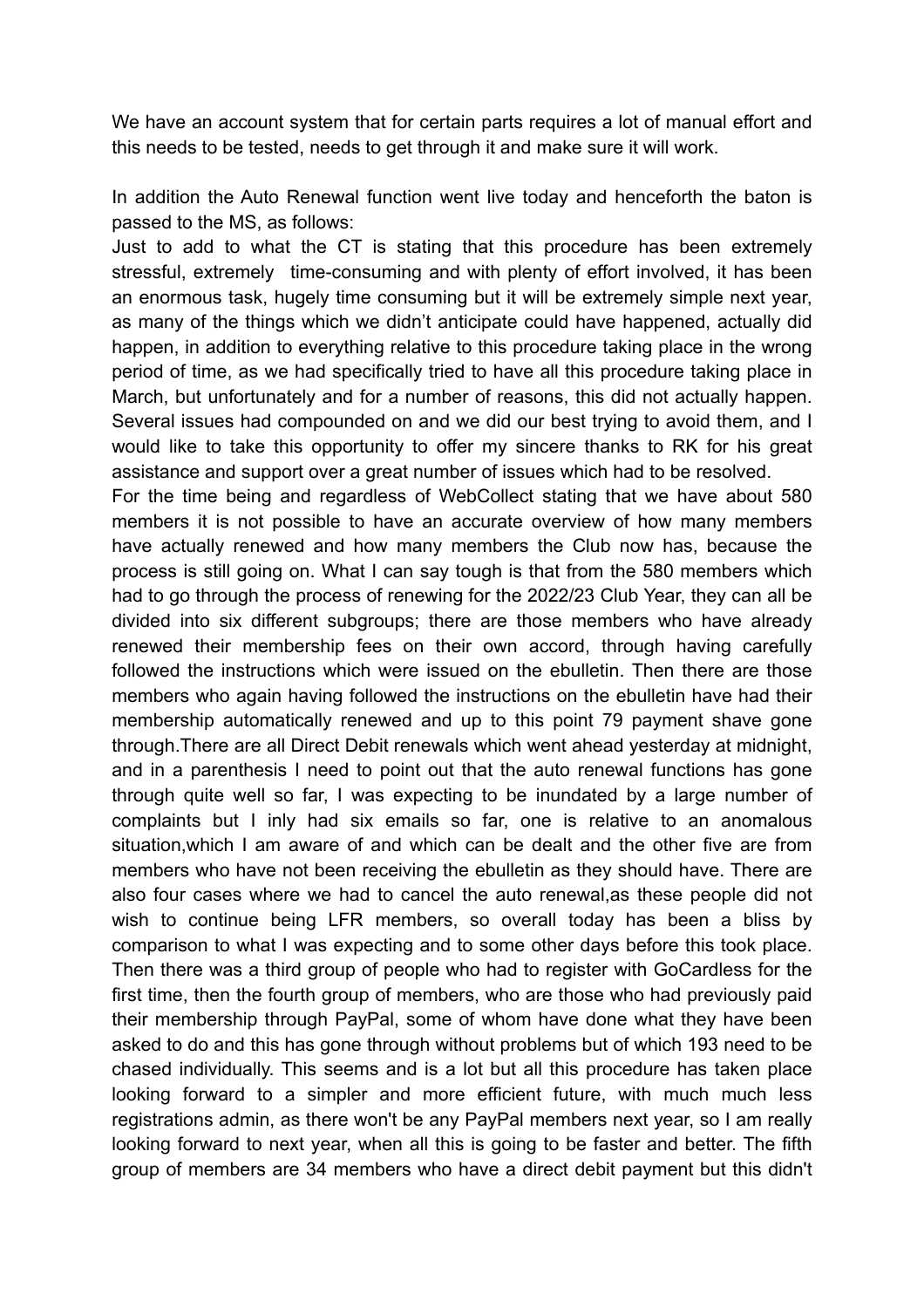go through, some had cancelled their direct debit in advance deliberately, but some have not, we need to chase them, as they have probably not updated their banking details, as it was requested through the ebulletin. And then there is the final category, the sixth category of members who are people who cannot pay by direct debit and we are aware of that and we will have to arrange this individually, as in an individual mode of payment, but these are really very few, so this is also not a major issue.

There is a subject which I would like to bring to the Committee's attention and that I would also like to consult with the Committee. This is relative to the graduated payment, as with everything having escalated by a month, at this point we may need to extend the graduated rate.

The Committee agrees to the proposal suggested by the MS.

Also, just so that we are all on the same page, in regards to those members who are entirely oblivious to what is going on with the renewals and membership registrations in general and have been members from March onwards but have not registered with the Club by June, then we may check and see who they are and make a mental note, if they don't renew by the end of May, we need to chase them, and from personal experience, a gentle reminder is all that it takes, as members are forgetful and then tend to be very embarrassed of the situation. In regards to the rest, they will get deleted from the files and will stop receiving the ebulletin from about the middle of June onwards.

This is also a subject that we need to tackle sometime in the near future, we need to cross-reference Mailchimp and WebCollect and then start deleting members from Mailchimp, and I am afraid that we may need to take a lot of people off from there, and then we also need to clear up FB.

When it comes to those who happen to be relatively new members, we can't track them for the moment until all this procedure of the renewals has been completed.

There are naturally a number of infinite variations as for example those who have cancelled GoCardless and they decide to pay by direct debit, if in the meantime they have changed bank, then they will have to cancel their direct debit again and reestablish it. We have come across more cases than we suspected that it was possible, this has all been new to us and we need to make a note of all the different cases for next year. Also, we need to make a note for members to double-check that their current subscription is not continuing on the previous subscription, one more of the things that we need to be aware of.

On the very positive side of all this story, we have had six members presenting themselves as volunteers, we can naturally use all six of them by dividing the chores, there is not really much that needs to be done, the only thing is that this is very repetitive and it has to be done manually. When the time is right, we need to set them up and give them access to EA account and to the WebCollect account as well,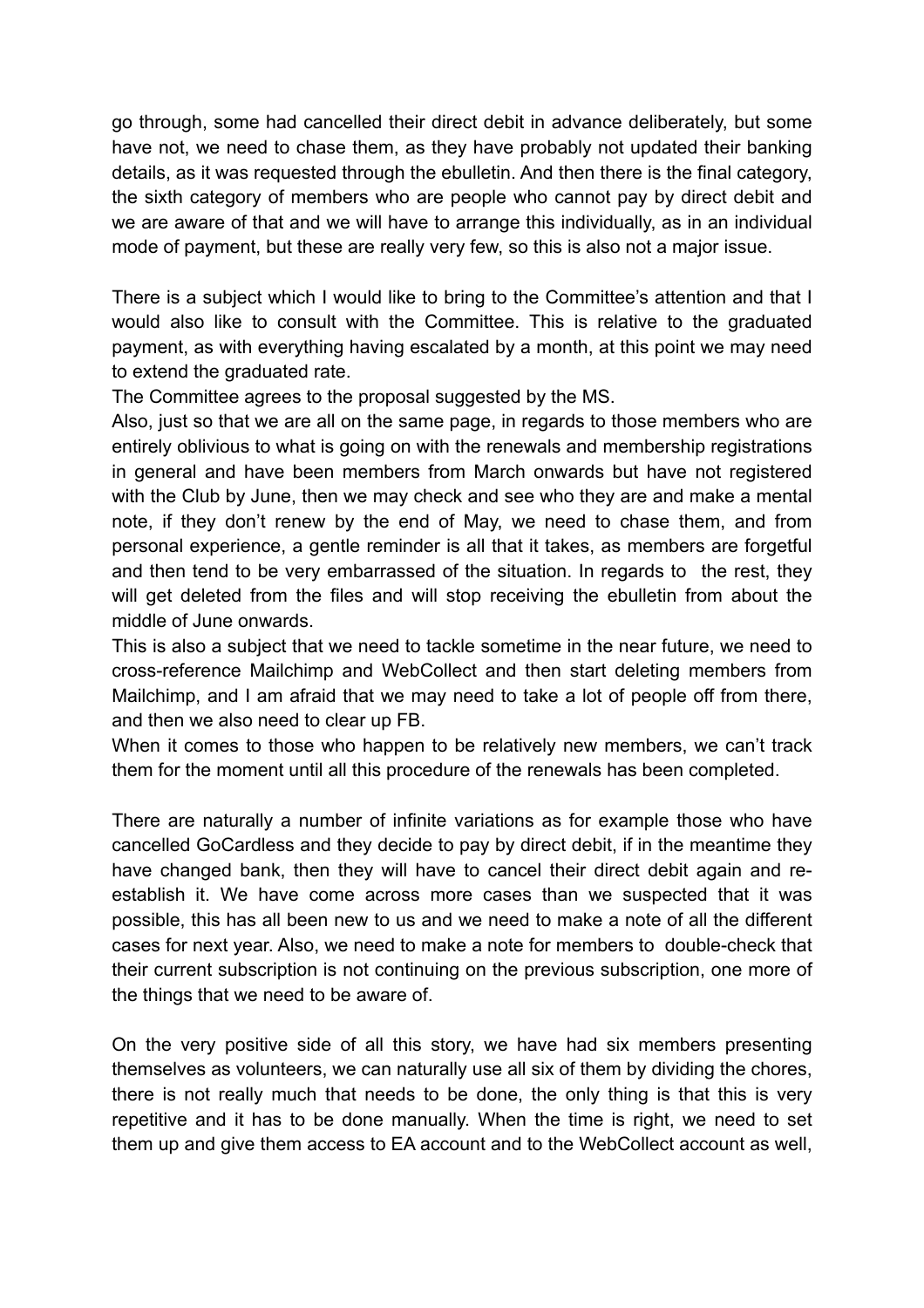so as these members will have access to sensitive data, we need to consider which ones to choose.

# **Races Update (RS)**

Frances and I have been working on the Club Championships calendar and we would like to present this for review to the Committee. We are making plans for the year ahead but they are all subject for approval and review with the Committee.

There has been an announcement which went out in all the ebulletins in April, reaching out to Club members for their input on recommending some new and exciting races. The deadline was last week, it closed at the end of April and we have received no feedback, which was a bit disappointing. We are starting with suggesting as the first of the races the Eltham Park 5 miles, which has been confirmed for the 19th June and many thanks to CBP for all this help and for organising the discounted fees for the Club.

Then we have a 5K race, for which we would like to suggest the Charlton Parkrun , this is going to be probably on July the 16th and Frances needs to liaise and to confirm this with LC and SW. The third race is going to be the Mile Relay in Battersea Park, which also takes place on a Monday in July but the date still needs to be confirmed and we will endeavour to confirm this by the next Committee meeting. Then the fourth race is the Bridges Relay, and again the date is to be confirmed as per above. Then it will be a 10K race.

Discussion on having the Pride 10K as part of the official Club Championships portfolio of events.

I my opinion is would be worth considering having the Pride 10K officially becoming part of the Club Championships, not only because it will show that we actively support and actively demonstrate our support as club to the event, but also because we need to think in terms of financial inclusion when it comes to officially suggesting events to Club members. It would be a great opportunity to endorse the Pride Run, saving everybody the extra expense of having to register for a different race and then in addition having also to register for the Pride 10K. The Pride 10K fees are about £20, and although there isn't a discount for LFR, there is a small reduction due to us being an EA affiliated club, and around £20 is not a huge amount for a race, it is quite affordable, the race is well organised, there is great atmosphere, there is already a social organised afterwards, and at the same time the transportation expenses are kept to a minimum (CBP)

We will consider this seriously, the only reason we have some doubts is because it does not follow a chronological order, and we will end having the half before the 10k event, but Francis and I will consider this and will come back to the Committee in due course (DGG)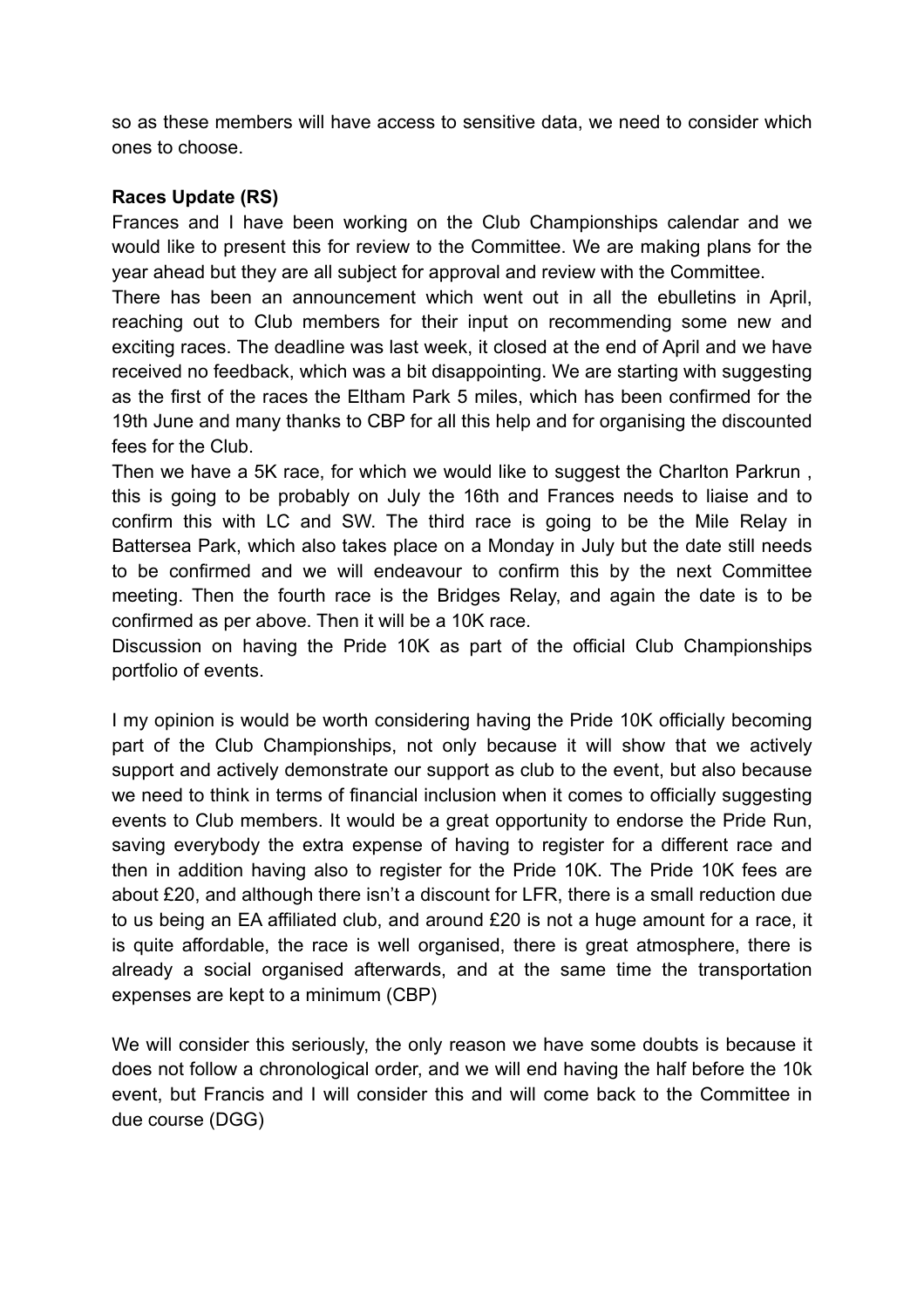Continuing with the races for the Club Championships, ideally we would like to end the staple races with a half, which is going to be the Big Half on the 4th of September in London.

Now I have learned how to deal with downloading the names on WebCollect and that has now been resolved, we are trying to engage with as much as we can with Club members and we have received very positive feedback. It would be really great for Circle Leaders if they were to announce some of the results each time, we had one member in the past and they were not very happy to have their race result shared publicly, but they are not a member anymore, so I owls say that things are going really well on the public domain, as there are also those who are emailing us their race results and we can add their race results on top of the ones collected by us.

Coming now to the Club records, it would be also really great to document this, also on the website, having a part that shows who breaks the existing Club records, and recognise runners achievements. If two runners are competing and they happen to break the record one after the other, then at least this will be documented

How often do these records need to be updated? (AC)

We think this should happen as often as possible, probably once a month I would say (DGG)

If there is a Club member that breaks a record and then a week after this event another Club member happens to break the same record, this could be easily resolved by having next to each of the names and the results also the date each of the records was broken. So even if the website is updated once a month, members will still be able to see what is going on in terms of progress and this will also document the serial improvement members are making, if then they happen to break this same record in the future again (CBP)

As we have mentioned before, we would like to start working collaboratively with the LFR Triathlon group on relay races, encouraging members to split the events and have different people running different disciplines but also the running group to take part within the relay team, I am meant to reach out to the Triathlon group and then see how we can make this happen as I think we definitely need to engage more with the triathlon team.

Discussion on how to include the triathlon results and some of the challenges presented by collecting these results.

As mentioned a review of the Club records via the website is definitely required, as we now have all up to date Club records each week emailed to Race Secs. Results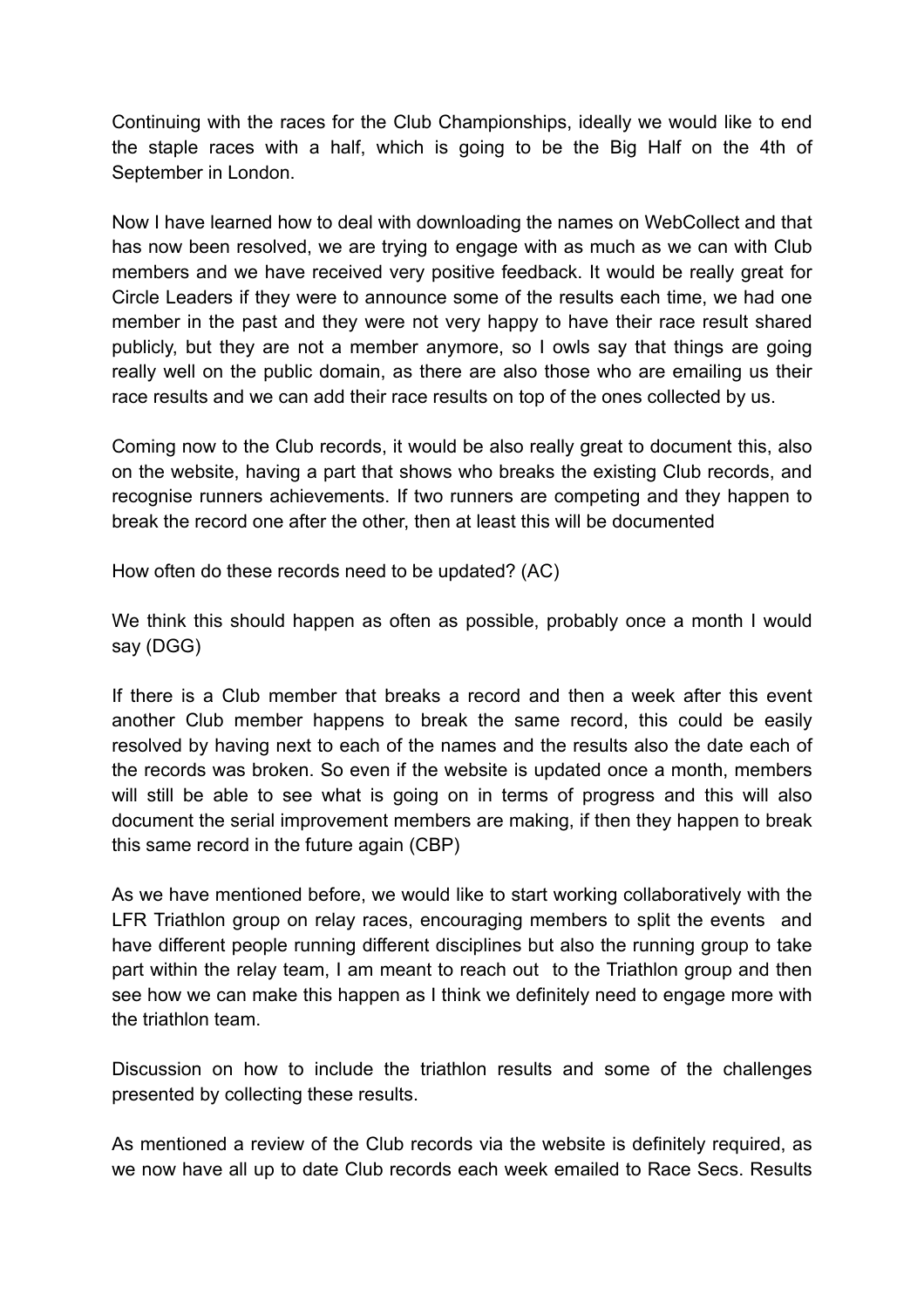in general would come on Monday, Wednesday and Friday, we are sometimes a bit behind with the results, as we don't get them all automatically. Sometimes we have to search using the Club's name, sometimes not all race organisers manage to upload their results on time, so when we publish them, it could be one week after the race had taken place, sometimes even more. As mentioned it would be great to publish as many race results as we are able to get our hands one on the e-bulletin and also update the Club records once a month in collaboration with the LFR webteam

On the ebulletin it is stated that members should submit their results by midnight on Saturday, and although we are now doing auto race results, we definitely do not want to discourage members from proactively sending us their own results. But just to clarify this, if they do the Saturday Park Run, their result will not be immediately on next Monday's ebulletin, as the Park Run results are almost never on time for the ebulletin deadline, but the result will definitely appear on the e bulletin of the week after.

# **Publicity Update (P&C O)**

Not really much to update on our side, it is pretty much business as usual, the members did not really notice that there was a change of hands between GF and ST when doing the ebulletin, so this counts for us as a positive thing.

We have been much more active on social media since the beginning of the Club Year and there are lots of posts lately, the reigns of the Instagram account are with CH, and he has been doing a brilliant job since he assumed responsibility of the account, mentioning the LFR international trip, there were lots of engaging stories and lots of photographs of Frontrunners on the boat, while running etc.

Twitter is a much harder field to master but we are trying to keep it up to speed. It would be really good to have photos of the Long Run or even of the regular runs, but members are not so active in sending us photos, or they may don't know that LFR is on twitter, so if you happen to have any photos from coaching sessions and from the runs, then please send them over.

Would it make sense to have a recurring reminder stating that we need to have photos being send to us, and appearing on the ebulletin, because there is a great need for photographs, not just having nice photographs on twitter but putting some photos on the ebulletin as well, we could have a specific section called The Snapshots Of The Week, like there was the Tops Abroad section in previous years.

Fact is that we focused much more on communication, getting things back on track, runs, changing facilities, etc during the last year. This year there is going to be much more engagement with the Club members. In addition, we are also working on the News articles on the website, there is one on the Club Championships, and we are definitely going to do one for the IT and for the Green Belt Relay.

# **Social Activities update (SS)**

Pride March and Committee wristbands allocation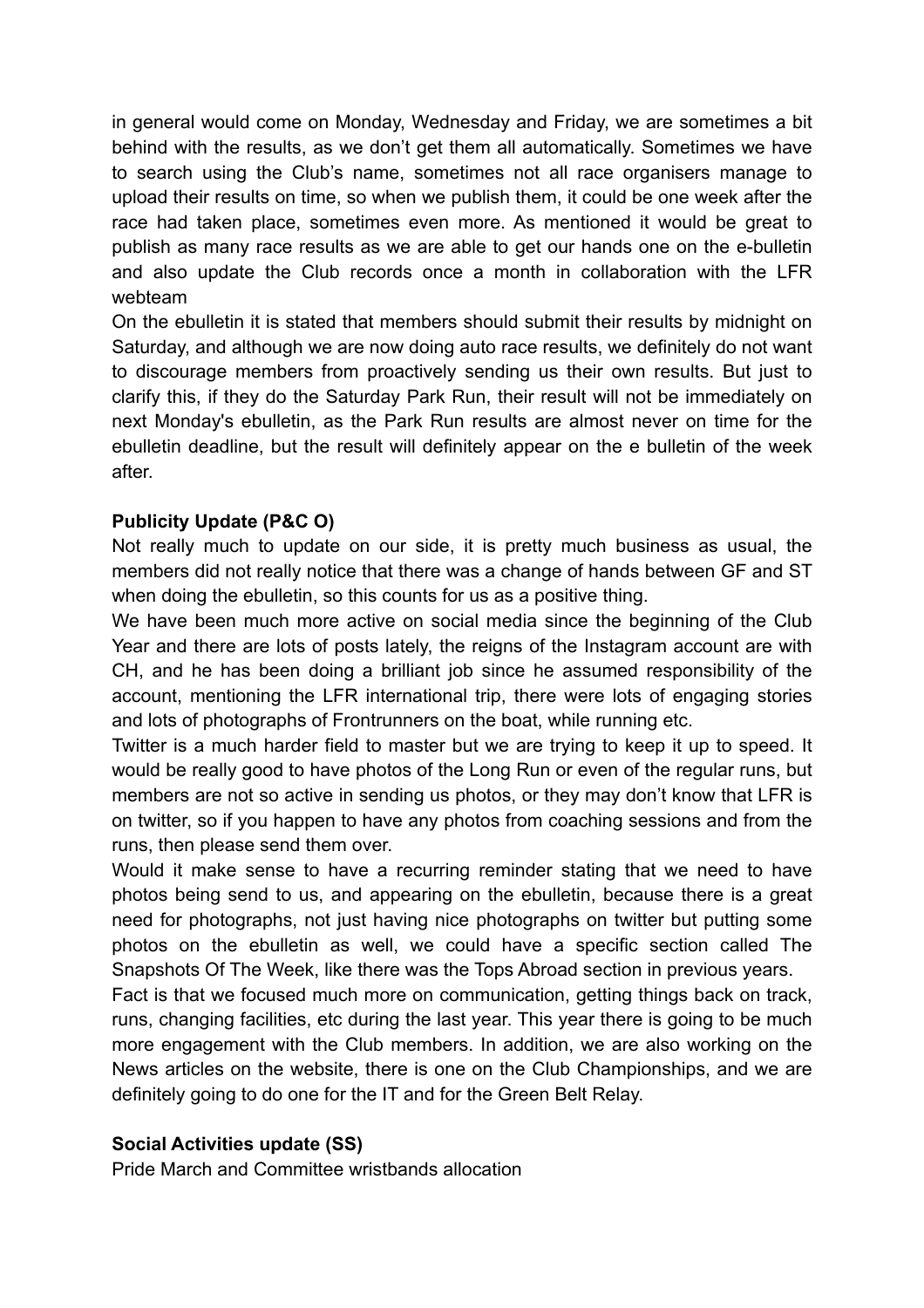There are 70 tickets in all, we need to allocate 40 for male identifying members, 5 for new runners of any gender, and the remaining will go to female identifying members. An OutSavvy event has been created but we need to know which of the Committee members are planning on attending the event and are going to be available on that day,as we have had responses only from four until now. We need to get to know by Sunday how many Committee members will march and how many will not. We have booked in advance the Crown and the Two Chairmen as per usual. The venue has been booked until 20.00 pm, after which members are free to do their own thing. Certain things still need to be confirmed, but we are hoping that at least 40 members will come to the venue we have booked.

I have managed to get 20 free tickets for the V&A exhibition on Fashioning Masculinities, through their Community Section.

There is an update on the future social plans, we have had an answer from the Riverside Studios to have a film on a weekend, the dates are to be confirmed but they are happy to give us a discount, we are looking into the 11th of June as a potential date for booking the venue.

Queer Museum has opened in King's Cross and we have been invited to go but it would be much better to organise an LFR tailored expreince, and as their are very busy now, we have postponed this for the near future.

Again we are thinking of going for a match of Rounders in July and then continue the social by going to the Cock tavern

We are also considering organising a Treasure Hunt, in a park or in a part of the city that is not that popular, share GPS directions and divide members in groups of five,

**Action To be taken** AC is kindly requested to please share with the SS the Three Words app, which could prove really useful to a Treasure Hunt

Additionally we were thinking of having two sessions of Spinder and then organise some type of social event, this is going to be an indoor event, one time the session could take place with a female coach and the second time with a male coach, and then have an event together, if the sessions are to take place on the same day.

Again, it would be good to try and organise some kind of event together with the Brighton and Hove FrontRunners and get the triathlon group together, a fun event to do, link up with them, as it would be go to organise a UK event, with one of the other FR clubs.

As it was mentioned during the last meeting we are considering having a completely different format for the forthcoming Christmas party; it is not going to be a sit-down event but we are very keen on having members mingling and talking to each other instead of being seated most of the time. So we are definitely going to give it a go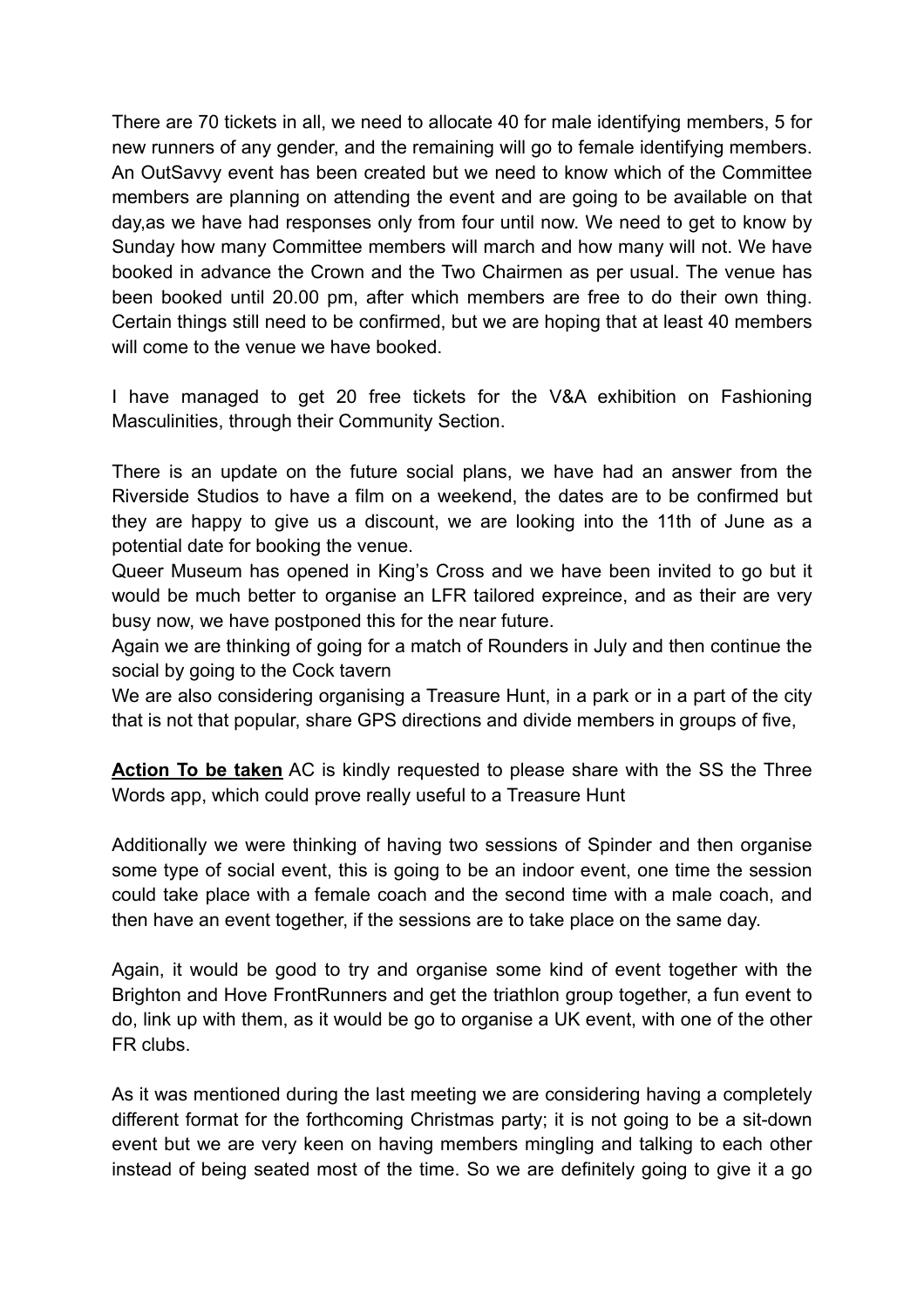this year. We are in search of venues with in-house catering to have the food and the space all together, potentially somewhere in the City of London on a Saturday evening in November.

Suggestion by DGG of a City venue that has a restaurant that could hold 500 people, DGG will go and have a look at it and report back to the SS.

In addition to all the above, we will soon start organising our Summer party, somewhere in a beer garden or have a picnic during the sports day we mentioned earlier.

The social section of the LFR website needs to be updated and this is in our immediate plans and will be done very soon.

From all the above, you may realise that we are going to be having a really busy social calendar this Club Year.

## **Membership Update (MS)**

Please see above

## **Club Secretary**

#### **Big Half**

A quick update, quite pleased because LFR got 250 Community Entries for the 2022 event. Please be aware that I would like to prioritise all Club Volunteers in advance of all other Club members through offering the discounted entries to all Club Volunteers first and then open it up to all the rest of the Club.

#### **XC Captains**

JR has also come forward as a candidate for the female identifying XC Captain role. After duly thanking JR, I suggested that it would be best to have a thorough talk with HRl and together decide in regards to the female identifying XC Captain position for the next season, as this shouldn't be a case for the Committee of having to make a choice between two LFR members, when this can be easily and less awkwardly become resolved through them.

#### **LFR WebTeam**

ML has decided to step down, as he is currently on two different jobs, which leaves the team with JR and AS. The LFR Web Team could easily function with just two volunteers on board but have already and nevertheless engaged DG, who has agreed to be the third member of the LFR Web Team.

If JR decides to move on to a different volunteer role, quite understandably after five years of uploading documents on the LFR Website, there are two potential candidates as JR's replacement, but we will cross that bridge when and if we get there.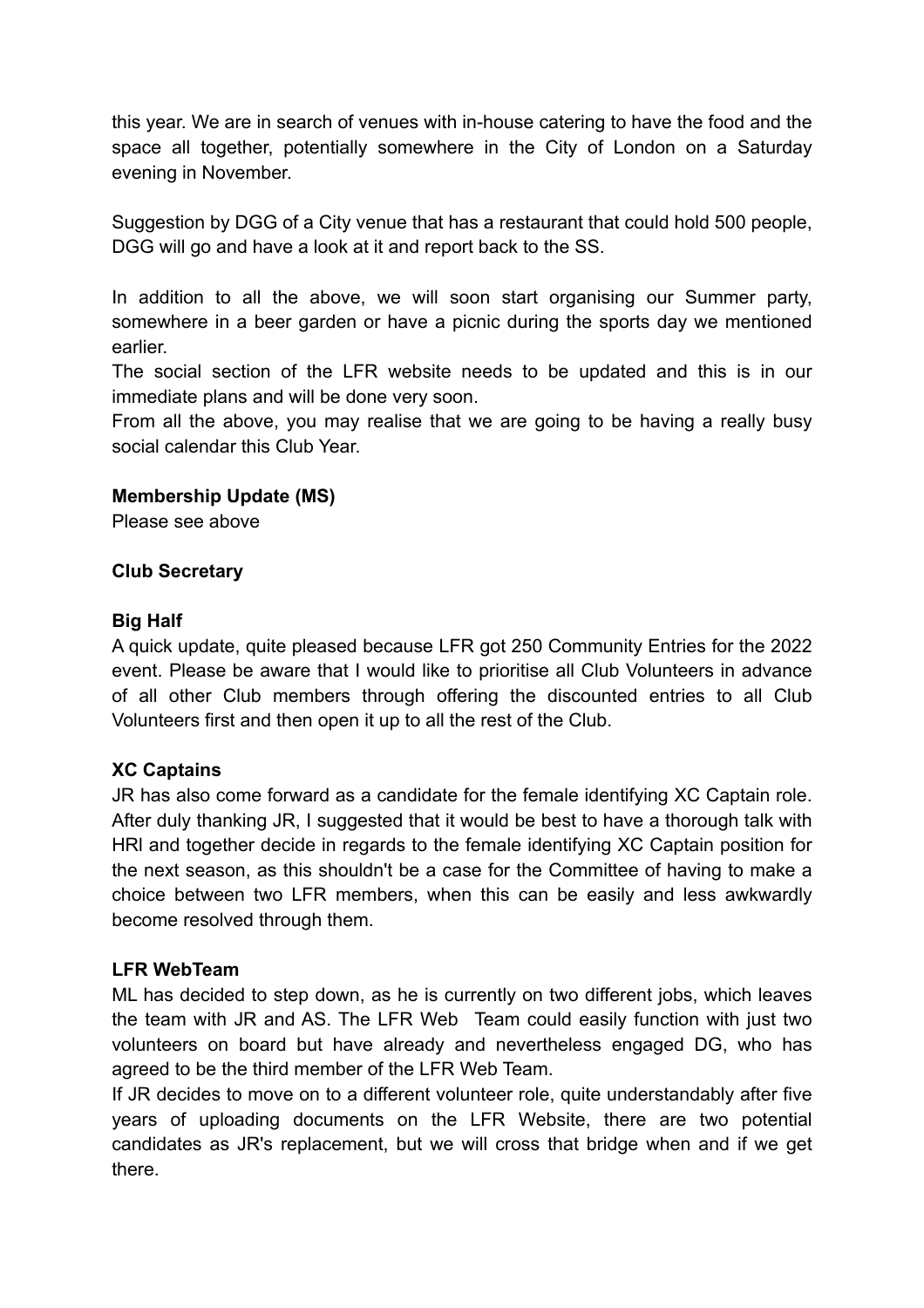**Action to be taken** Could the Co-Presidents kindly please remove ML email address from the LFR Web Team email on my behalf and kindly replace it with DG? DG email is as follows: damian.goti@gmail.com

### **Victoria Park Updates**

Not brilliant news. The changing rooms available within the park only come with hiring one of the football pitches; hiring the football pitch and the changing rooms will cost £70 per session, which is sadly beyond the LFR budget. I am currently exploring the possibility of using two Community Centres in the area as bag drops.

## **Out For Sport LGBTQ+ Sports Fair**

Have already sent an application for a stall on behalf of LFR. The event is on the 10th of June, from about 18.30 to 21.30 pm. Please kindly pencil it down in your calendars and in case there is anyone available on that day to meet with me a bit earlier than 18.30 pm and help me set up the LFR stall, that would be enormously appreciated.

The Better Leisure Centres have launched an initiative to create a video in order to help promote some of the LGBTIQ+ sports clubs that use their facilities. LFR is currently using the Kentish Town Sports Centre and the Greenwich Centre.These videos by Better will aim to raise awareness of the clubs that are using the Better facilities, of the sports that they represent and the benefits of physical activity on social, mental and physical health.

There's a very tight deadline due to videographer availability, so if they are interested in LFR, our contribution needs to be filmed on Wednesday the 18th May, which is perfect timing for us, as there is anyway an LFR run on Wednesday. Have contacted on behalf of LFR those behind the initiative and I'm expecting to hear back from them.

I have one suggestion, to make an official invitation to other clubs of the Frontrunner Family for the Pride Run in September and to organise some accommodation. On the WebCollect, there are numerous runners who declare their availability and will to host any visiting Frontrunners, this could be the case of start using their generous offers of hospitality.

**Action to be taken:** To all Committee members, please kindly update your LFR email addresses, including your preferred pronouns,

# **Co-Presidents**

On Saturday the 21st of May LFR are teaming up with GoodGym Tower Hamlets for a run and litter-pick in Victoria Park. The litter-pick will take place at 11:45am after our regular Saturday morning Victoria Park run, giving everyone time to grab some refreshments first. We are hoping to get some more publicity through this initiative and at the same time do some good and contribute to the local community. And hopefully there will be some runners who would like to stay after the socialising and help pick up some litter.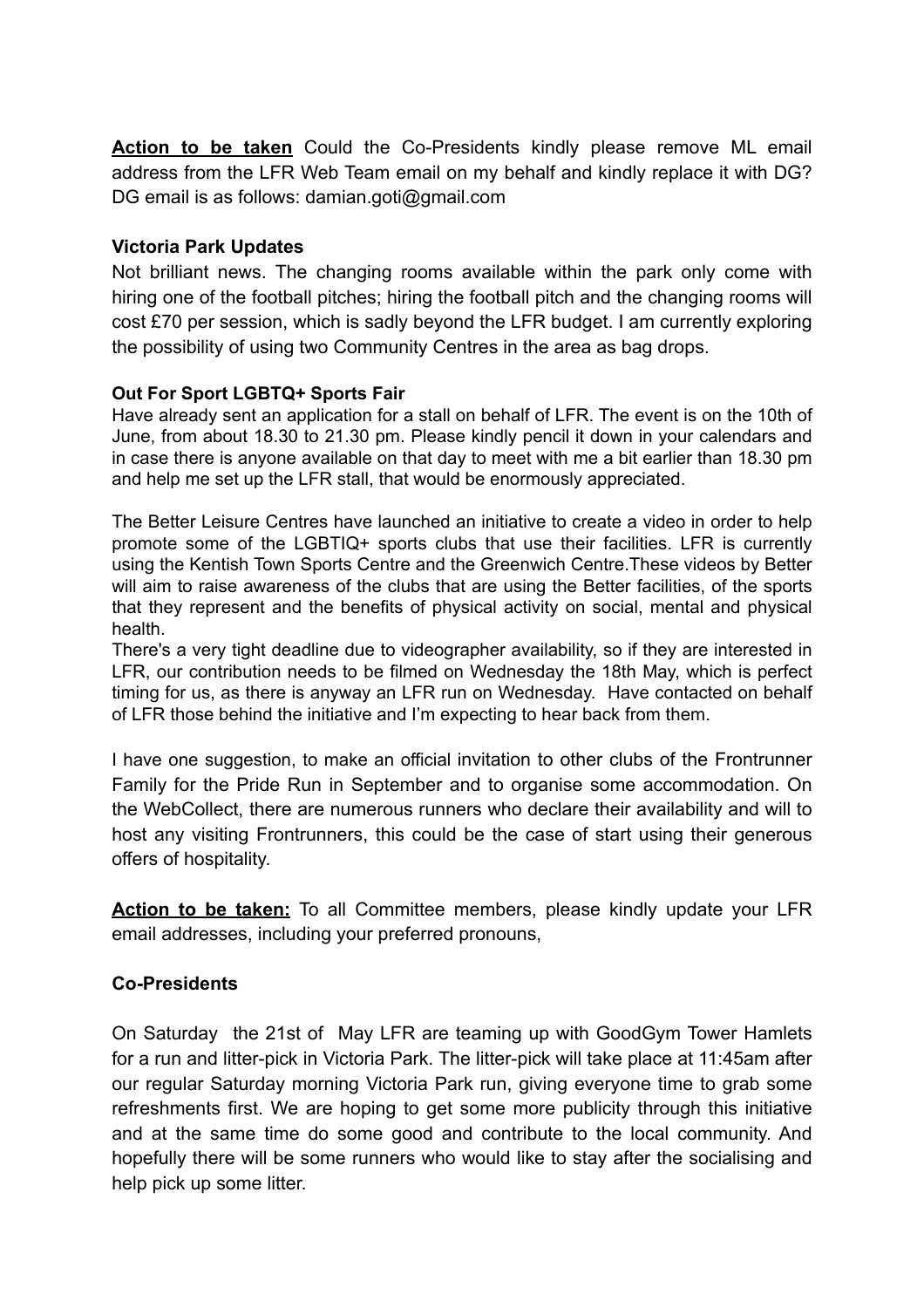In view of the Pride 10k it would be great to try and integrate the race to the Club more, as CBP mentioned above invite other FR clubs and potentially putting on something, as in a social activity, for that weekend. The Pride Run is again sponsoring The Microrainbow, which is a refugee-oriented charity. LFR had some meetings with Say It Loud last year, another refugee-oriented charity, this would offer us the opportunity to potentially resurrect our refugees project from last year,with the intention of having some of the people cared for by the charity to come and run with LFR.

SM and AS have both agreed to work with LFR as the I & D Officers and it would be great to work with them. The Nike grant on I & D was in consideration, and the closing date is this week. LFR doesn't have a concrete plan at the moment, but we are very passionate about these causes and we hope to be able to do much more in the near future.

# **AOB**

## **Triathlon Kit**

CBP has emailed last week some clarifications in regards to the discussion which we had over using the triathlon vest as an official LFR vest: a running club may have two vests registered with EA, each vest of a different design and there is no specific stipulation on the number of colours employed to create this design. But there is one essential requirement and the main reason for which I don't think that we should be looking into registering two vests at the moment, as if a club has two registered vest designs and they enter a team competition, such as the forthcoming GBR for example, then all team members must definitely and absolutely wear the same vest design, or the team risks being disqualified. This is an a priori argument as to exclude the possibility of having two vests, as the Club is not in a position to be able to control which vest members might choose to wear for an official event and this could have consequences (AC)

I would also like to mention that there is a certain cost associated with the purchase of a second Club vest, besides the fact that having just one vest creates a specific unity among Club members. It was wonderful seeing all the Club vests during the last LFR race in Lisbon (AH)

I think that there is an appetite for a new vest among Club members, this vest has been used for the past seven years and members are now looking forward into having a new vest (DGG)

It would be good to have a running vest of a better quality (EK)